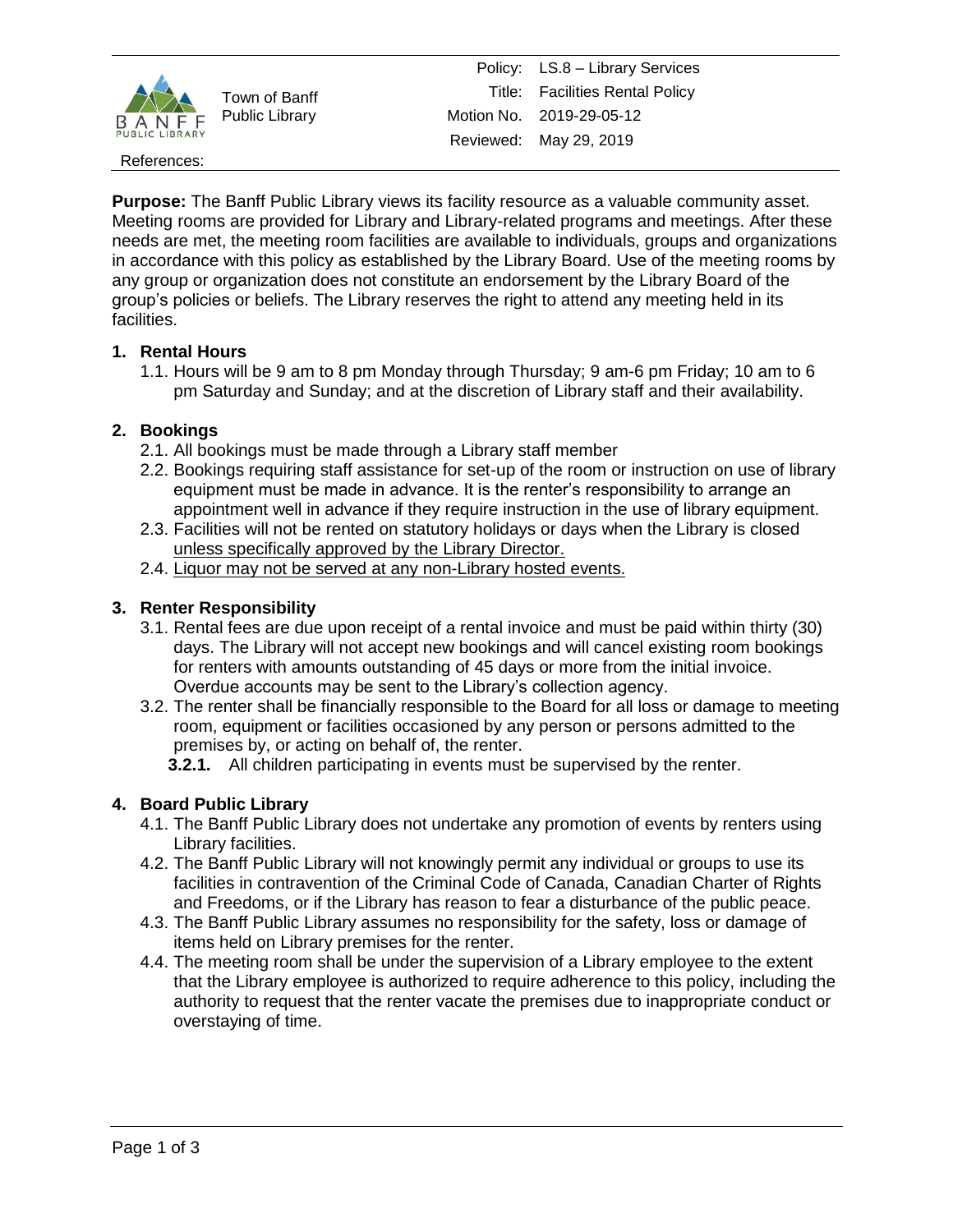

Town of Banff Public Library

#### References:

### **5. Cancellations**

- 5.1. Cancellations must be made through a Library staff member at least 24 hours in advance of the booking date. The Library reserves the right to apply full charges to renters who provide less notice.
- **6.** The decision of the Library Director shall be final in all matters pertaining to the interpretation of this policy.